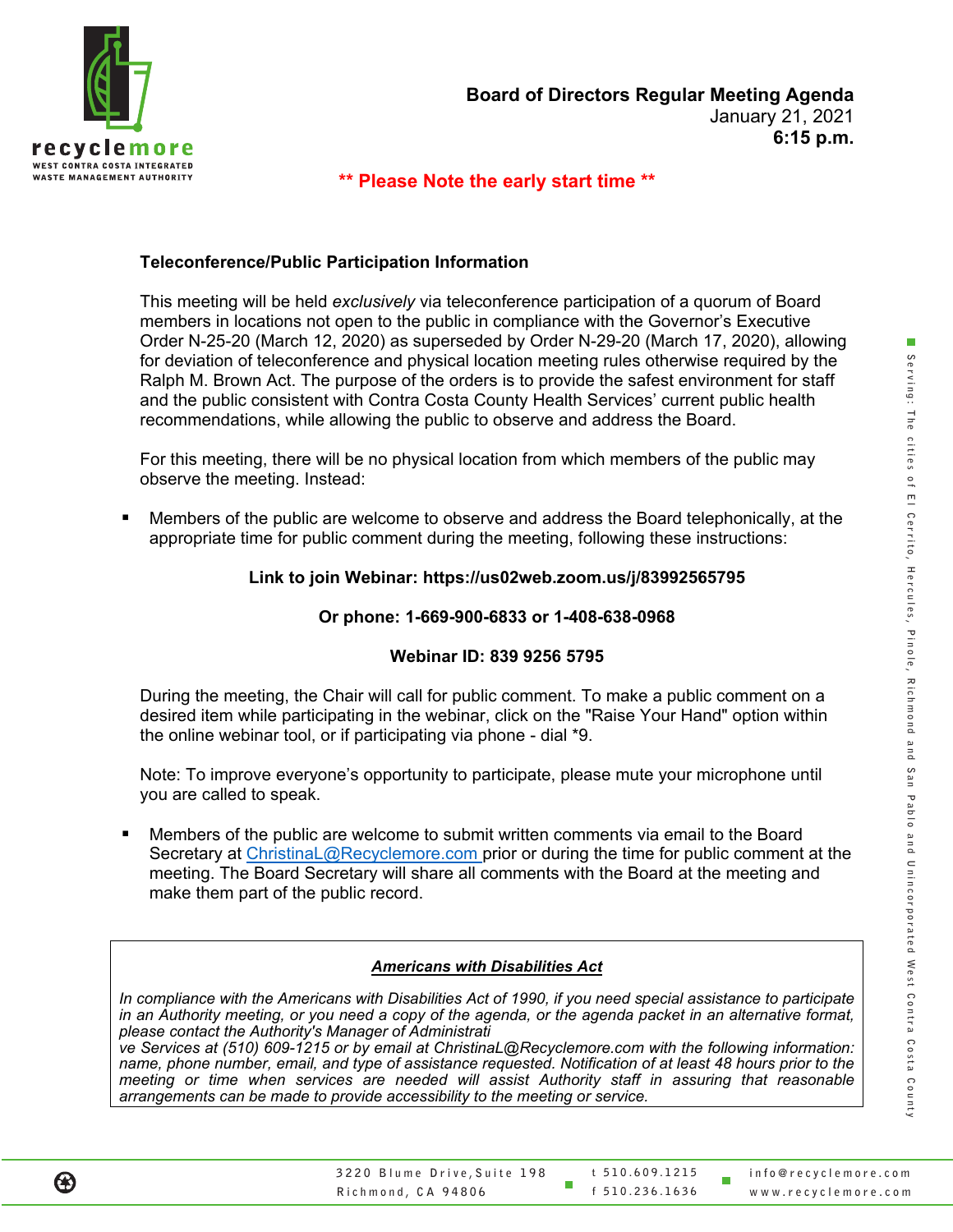#### *Public Comment*

*Members of the public may address the Board of Directors on items that are within the jurisdiction of the Authority. Comments by the public pertaining to items listed in this Agenda should be made at the time the item is considered by the Board of Directors. Please note this Agenda contains an item for the Public to address the Board on non-agenda matters. Each speaker is limited to 3 minutes and may speak only once under each agenda item. The Board of Directors may waive these provisions. If you desire to address the Board, please submit your request on a Speaker's Card available from the Secretary.*

#### **1. CALL TO ORDER AND ROLL CALL**

The Chair will call the meeting to order and the Secretary will call the roll to establish the presence of a quorum.

#### **2. CLOSED SESSION –**

- 1. **Public Employee Performance Evaluation - Title: Executive Director:** Closed session with respect to every item of business to be discussed in closed session pursuant to Section 54957: PUBLIC EMPLOYEE PERFORMANCE EVALUATION. Title: Executive Director.
- 2. **Report Out of Closed Session**: Provide a report to the Public in open session of reportable action(s) taken by the Board during closed session.

#### **3. PLEDGE OF ALLEGIANCE**

The Chair or a Member of the Board will lead the Pledge of Allegiance.

#### **4. EX PARTE COMMUNICATIONS DISCLOSURES**

The Chair of the Board will ask if any Director has an ex parte disclosure, pursuant to the Authority's Ex Parte Communications Policy, on any agendized items.

#### **5. PUBLIC COMMENT**

Receipt of public comment on non-agenda matters.

#### **6. CONSENT CALENDAR**

All matters listed in the Consent Calendar will be enacted with one motion. There will be no separate discussion of the items listed. However, upon request by a member of the Board or the Public, items will be removed from the Consent Calendar and considered separately in the agenda order.

Consideration of a motion to approve the following actions:

#### **6.0 November 12, 2020 Authority Board Meeting Minutes**

*Note: To vote on the adoption of the minutes does not require a Director to have been present at the subject meeting.* 

#### *END OF CONSENT CALENDAR*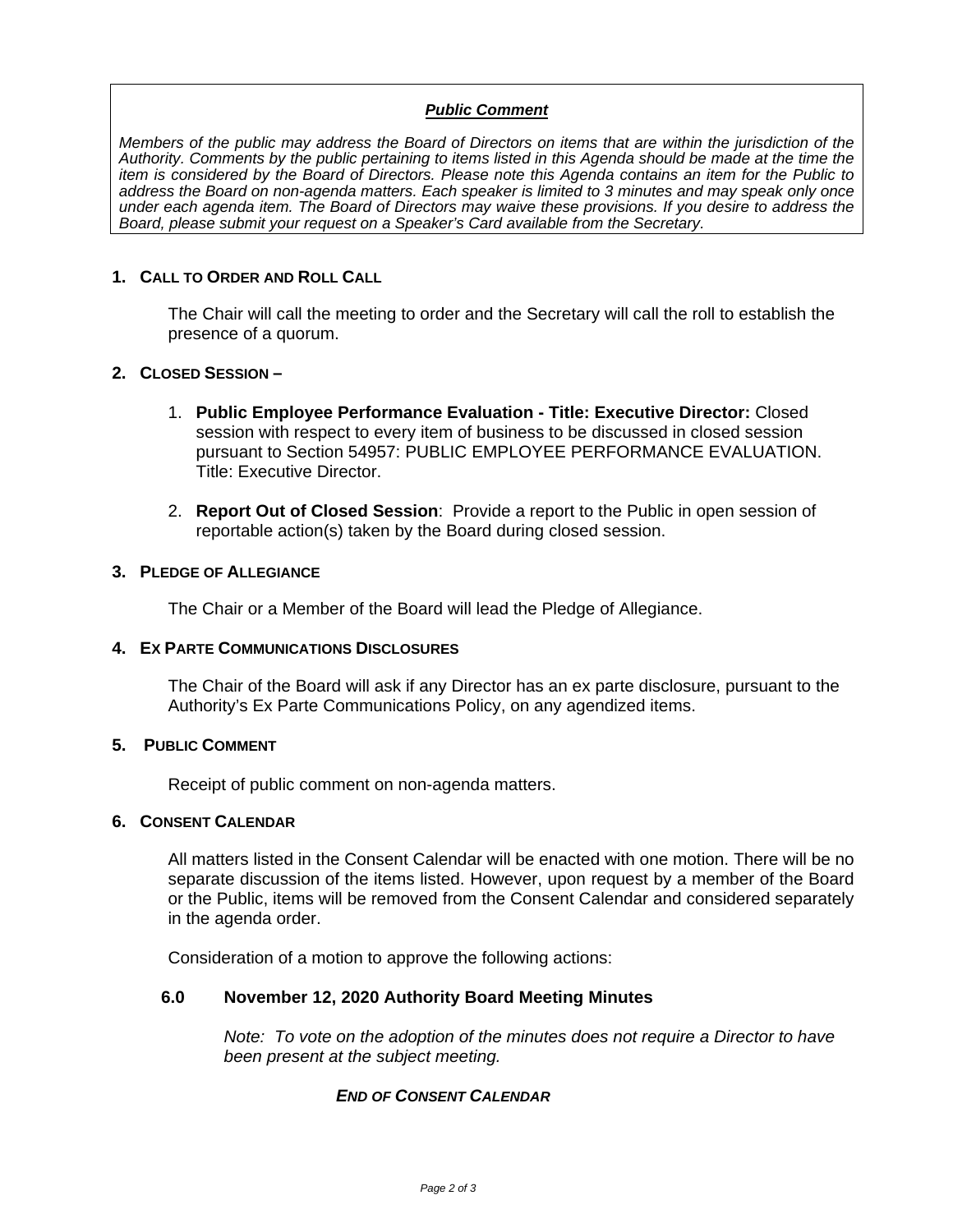#### **7. STAFF REPORT**

Staff will provide updates on recent and upcoming activities.

|   | Process for Addressing Agenda Items Before the Board of Directors |
|---|-------------------------------------------------------------------|
| ٠ | Chair reads the agenda item                                       |
| ٠ | Staff presents their report                                       |
| ٠ | <b>Board questions staff</b>                                      |
| ٠ | Public comments are heard                                         |
| ٠ | Board discusses item                                              |
| ٠ | A motion is made                                                  |
| ٠ | Final Board discussion                                            |
| ٠ | Motion is restated and seconded for the record                    |
|   | Board votes or provides direction to staff                        |

#### **8. REGULAR AGENDA**

#### **8.0 SB 1383 Implementation Workshop**

Receive a presentation from staff and R3 on SB 1383 planning and implementation.

#### *END OF REGULAR AGENDA*

#### **9. BOARD MEMBER AND STAFF ANNOUNCEMENTS**

INFORMATION ONLY. Announcement of matters of interest by Board Members, Alternate Board Members, Executive Director and General Counsel.

#### **10. ADJOURNMENT**

Consideration of a motion to adjourn. The next regular Board of Directors' Meeting is scheduled for February 11, 2021.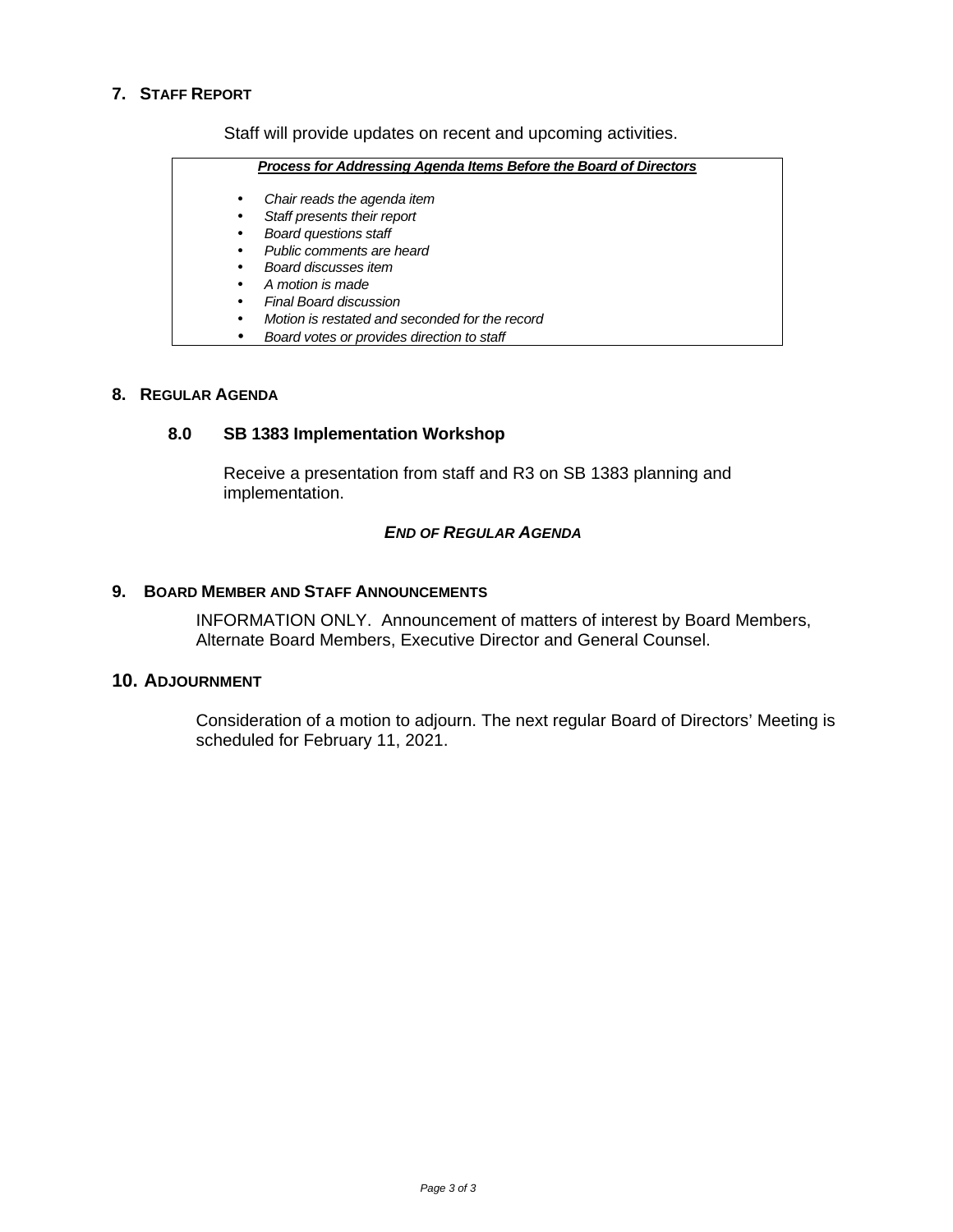

### Agenda Report

| Date:    | January 21, 2021                                              |
|----------|---------------------------------------------------------------|
| To:      | West Contra Costa Integrated Waste Management Authority Board |
| From:    | Peter Holtzclaw, Executive Director                           |
| Subject: | November 12, 2020 Authority Board Meeting Minutes             |

#### **ACTION REQUESTED**

Consideration of ADOPTION OF A MOTION to approve the subject minutes.

*Note: To vote on the adoption of the minutes does not require a Director to have been present at the subject meeting.*

#### **BACKGROUND**

The minutes of the November 12, 2020 Board meeting are attached.

#### **FISCAL IMPACT**

None.

#### Respectfully Submitted, Peter Holtzclaw

Peter Holtzclaw Executive Director

**Attachment 1:** November 12, 2020 Board Meeting Minutes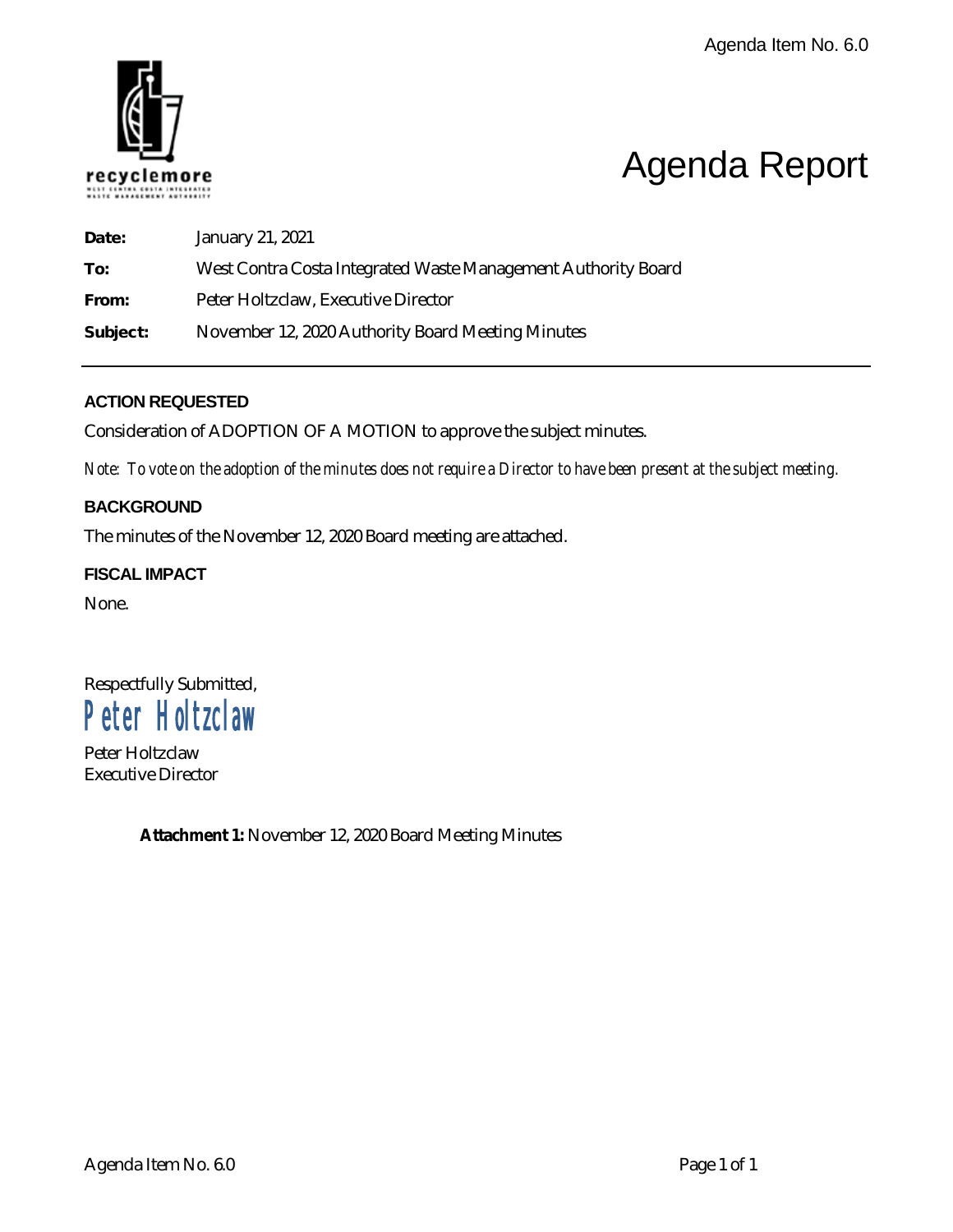#### **WEST CONTRA COSTA INTEGRATED WASTE MANAGEMENT AUTHORITY BOARD OF DIRECTORS MEETING MINUTES – NOVEMBER 12, 2020**

**Meeting Date | Time** *11/12/2020 6:15 PM* **| Meeting Location** *The meeting was held exclusively via teleconference participation of a quorum of Board members in locations not open to the public in compliance with the Governor's Executive Order N-25-20 (March 12, 2020) as superseded by Order N-29-20 (March 17, 2020), allowing for deviation of teleconference and physical location meeting rules otherwise required by the Ralph M. Brown Act. The purpose of the orders is to provide the safest environment for staff and the public consistent with Contra Costa County Health Services' current public health recommendations, while allowing the public to observe and address the Board. All votes of the Board to be Roll Call votes.*

| Meeting called by    | <b>Board of Directors</b>                                                   | <b>Board Members Present:</b>                                                                                  |
|----------------------|-----------------------------------------------------------------------------|----------------------------------------------------------------------------------------------------------------|
| Type of meeting      | Regular                                                                     | Directors: A. Pineda (Chair) San Pablo; G. Quinto,                                                             |
|                      | Authority Staff Present Peter Holtzclaw, Christina<br>Leard, Andy Schneider | El Cerrito; P. Murray, Pinole; D. Romero, Hercules; B.<br>Choi, N. Bates (Vice Chair), and J. Myrick, Richmond |
| <b>Legal Counsel</b> | John Bakker                                                                 | Absent: F. Glover (Ex-Officio) Contra Costa County                                                             |
|                      |                                                                             |                                                                                                                |

#### **CALL TO ORDER/ROLL CALL**

Vice Chair Bates called the meeting to order at 6:17 P.M. The Roll Call established the existence of a quorum (Bates, Choi, Murray, Myrick, Quinto, Pineda, and Romero). Chair Pineda arrived at the end of Roll Call. Director Myrick arrived at 6:24 P.M. during the closed session.

#### **CLOSED SESSION**

Chair Pineda adjourned into closed session at 6:20 P.M. to consider the following:

- **1. Conference with Labor Negotiators**
- **2. Report Out of Closed Session**

The Board returned to open session at 6:31 P.M. and Legal Counsel John Bakker advised that there was no reportable action from the closed session.

#### **PLEDGE OF ALLEGIANCE**

Chair Pineda led the Pledge of Allegiance.

#### **EX-PARTE COMMUNICATIONS & DISCLOSURE**

There were no ex-parté communications or disclosures.

#### **PUBLIC COMMENT**

VINCENT SALIMI, City of Pinole, recognized that a number of Directors would be leaving the Board. He thanked them for their many years of service on the Board.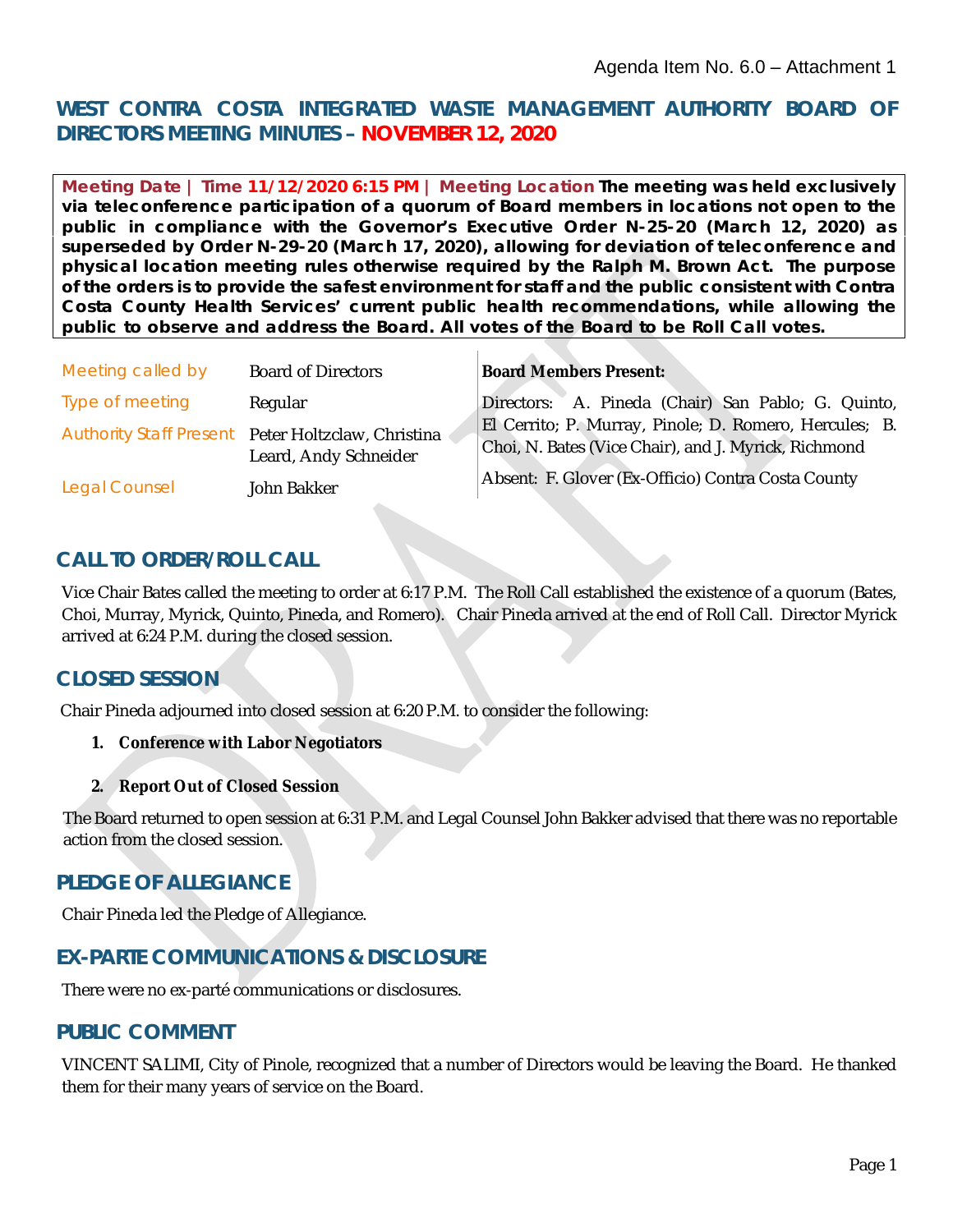#### **CONSENT CALENDAR**

Director Romero removed Item 6.3 from the Consent Calendar.

**MOTION** by Director Murray to approve Consent Calendar Items 6.0, 6.1, and 6.2. **SECOND** by Director Quinto.

**MOTION PASSED** unanimously by a Roll Call vote.

The following item was removed from the Consent Calendar.

#### **Consent Item** *6.3* **| Resolution of Appreciation |** *Board of Directors*

Recycling and Solid Waste Program Manager Christina Leard presented Resolutions of Appreciation 20-04, 20-05, 20-06 and 20-07 recognizing Directors Peter Murray, Greg Lyman, Jael Myrick and Ben Choi for their years of public service and specifically for their service to the Authority.

Each member of the Board of Directors expressed appreciation to the retiring Directors Murray, Lyman, Myrick and Choi for their many years of service to the Board and to the regional efforts throughout West Contra Costa County.

Executive Director Peter Holtzclaw and RecycleMore staff also expressed appreciation for the hard work and commitment from the retiring members of the Board.

> **MOTION** by Director Bates to approve Resolutions 20-04, 20-05, 20-06 and 20-07 recognizing Directors Peter Murray, Greg Lyman, Jael Myrick and Ben Choi and expressing appreciation for their service to the Authority. **SECOND** by Director Quinto.

**MOTION PASSED** unanimously by a Roll Call vote.

#### **STAFF REPORT**

**Staff Report Item** *7* **| Presenters |***RecycleMore Staff* 

There were no reports from RecycleMore staff.

#### **Agenda Item** *8.0 – Public Hearing to Approve the Calendar Year 2021 Post-Collection Rates***| Presenter** *Peter Holtzclaw – Executive Director*

Executive Director Holtzclaw referred to last month's workshop on the 2021 Post-Collection Rates and identified the direction from the Board at that time as to the options to pursue. The Board had expressed its support of the Household Hazardous Waste (HHW) fee calculation per ton rate of \$6.86; the Material Specific fee calculation of \$82.87, the bulk of the rates; the approval of the Government Fee calculation of \$10.10, and noted some discussion over that calculation from Contra Costa County and the \$35,000 or so of disputed fees on the methodology which would be discussed in more depth when the Finance and Administration Manager had been hired; and the Recycling Rebate of \$0.48, the revenue share for commodities. The Board had also directed further analysis of the budget with respect to regulatory compliance, along with the use of reserve funds to subsidize the budget to decrease the rate impact on ratepayers, especially residential ratepayers.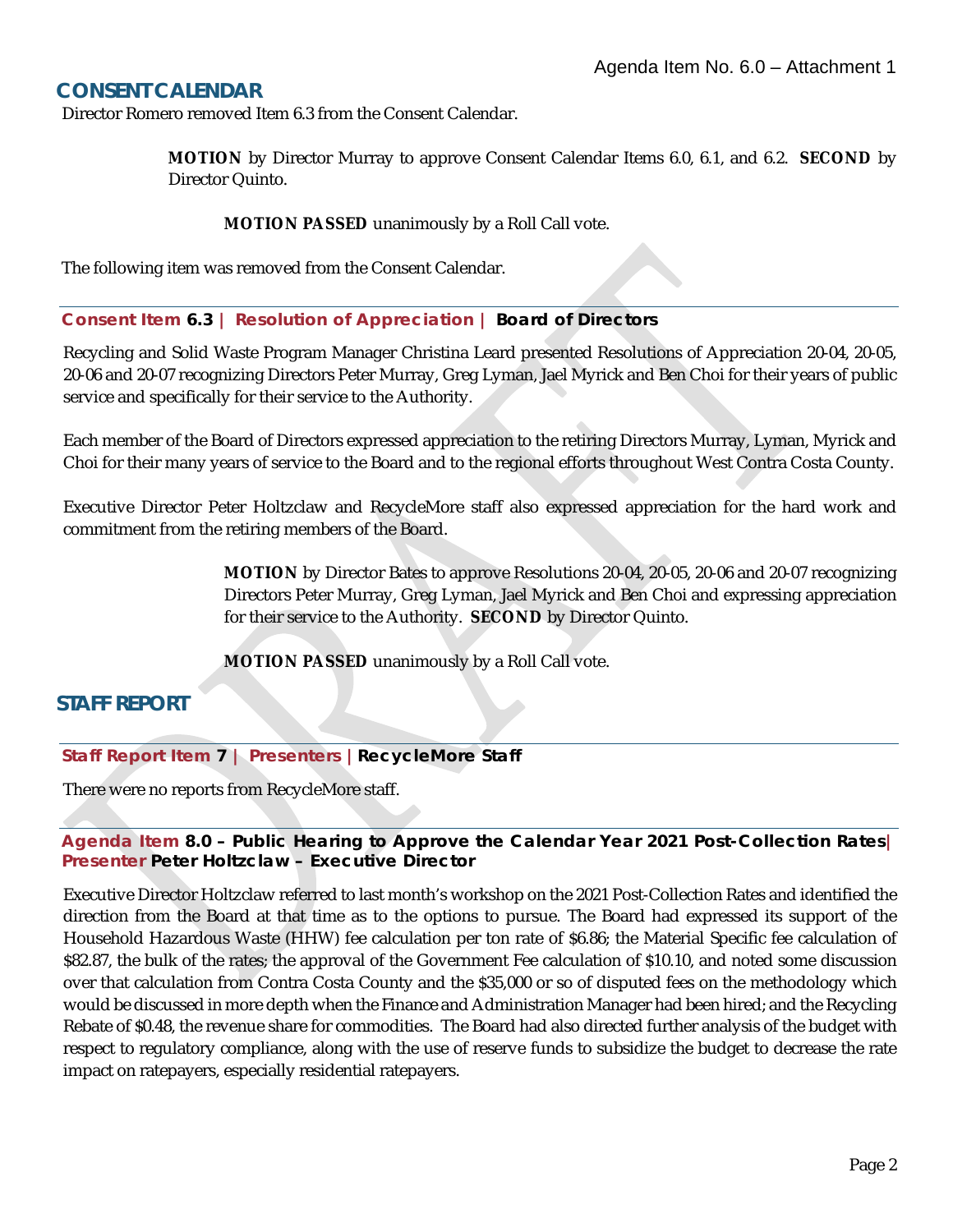Mr. Holtzclaw recommended a clarification of the CalRecycle regulatory compliance fee and noted that last year \$300,000 had been set aside specifically for AB 1826 and SB 1383 compliance; \$75,000 for staffing and \$225,000 for projects, and \$250,000 had been put into a Compliance Fund for this year's rates.

Mr. Holtzclaw recommended that the Compliance Fund remain as a separate restricted fund as originally designed for AB 1826 and SB 1383, and would return in early 2021 with specific procurement policies as to the management of those funds. He added that the Board had also offered some direction in terms of what the money would be spent on and he presented a fund spending breakdown for the rate years and the fiscal years, noted some overlap, and described the individual projects and their timelines. He stated the general compliance projects related to SB 1383 such as enforcement, edible food recovery, model ordinances, and procurement policies would likely be ongoing compliance issues and therefore ongoing compliance costs. The Board had also requested that the fund balances and target policies be identified and he presented those at this time for the Operating, Reserve and Retirement funds.

Mr. Holtzclaw presented three options for consideration by the Board: Option 1 to maintain the funding of the Authority budget without the need to use reserves at \$7.93 per ton; Option 2 to use \$250,000 of reserves to replace the \$250,000 of compliance fees at \$6.50 per ton; and Option 3 to use \$450,000 of reserves to lessen the impact on residential ratepayers at \$5.36 per ton. He recommended Option 3 to both subsidize the rates with reserves for both compliance fees as well as another \$200,000 in the budget. He presented a comparison of the options, the percent of increase for residential, commercial and industrial, and clarified in response to comments that the Option 3 recommendation came with a caveat that the Compliance Fund sit outside the budget as a type of governmental fee to be funded every year through the rates.

Director Romero emphasized the importance of a Compliance Fund and sought written guidance as to how to address SB 1383 in the future, particularly given that the Board would be losing four long-term members and new members might not understand what had transpired to create the situation. He wanted to avoid a shocking increase in rates and yet be able to fund the state mandate now and into the future.

Mr. Holtzclaw clarified that the rates were only on post-collection activities and there might be rate shock on franchise collection as well as back end post-collection rates given the upcoming global commercial organic subscription requirements.

GARTH SHULTZ, R3 Consulting Group, noted that a number of SB 1383 compliance activities would be routed through the collection contracts and there would be increases in collection infrastructure costs around capital equipment and labor, primarily for the commercial sector. He explained that the shift in tonnage with a decrease on commercial and an increase in residential somewhat inflated the impacts on the residential ratepayer this year but was expected to shift back after the COVID-19 crises or in a normal era. He added that the Authority already had access to the mixed organics composting facility at the West Contra Costa Sanitary Landfill and security through the Post-Collection Agreement at a rate escalating in accordance with the Consumer Price Index (CPI), and was therefore relatively shielded from the broadest impacts of SB 1383, although there would be ongoing costs associated with monitoring, tracking, outreach, education and some of the more administrative and enforcement-related duties primarily impacting costs for the next two years.

Director Quinto agreed with the need to deal with the situation now although he had concern spending reserves. He supported Option 2.

Director Murray agreed with the idea of a special Compliance Fund which he suggested be maxed out at \$300,000. He too supported Option 2.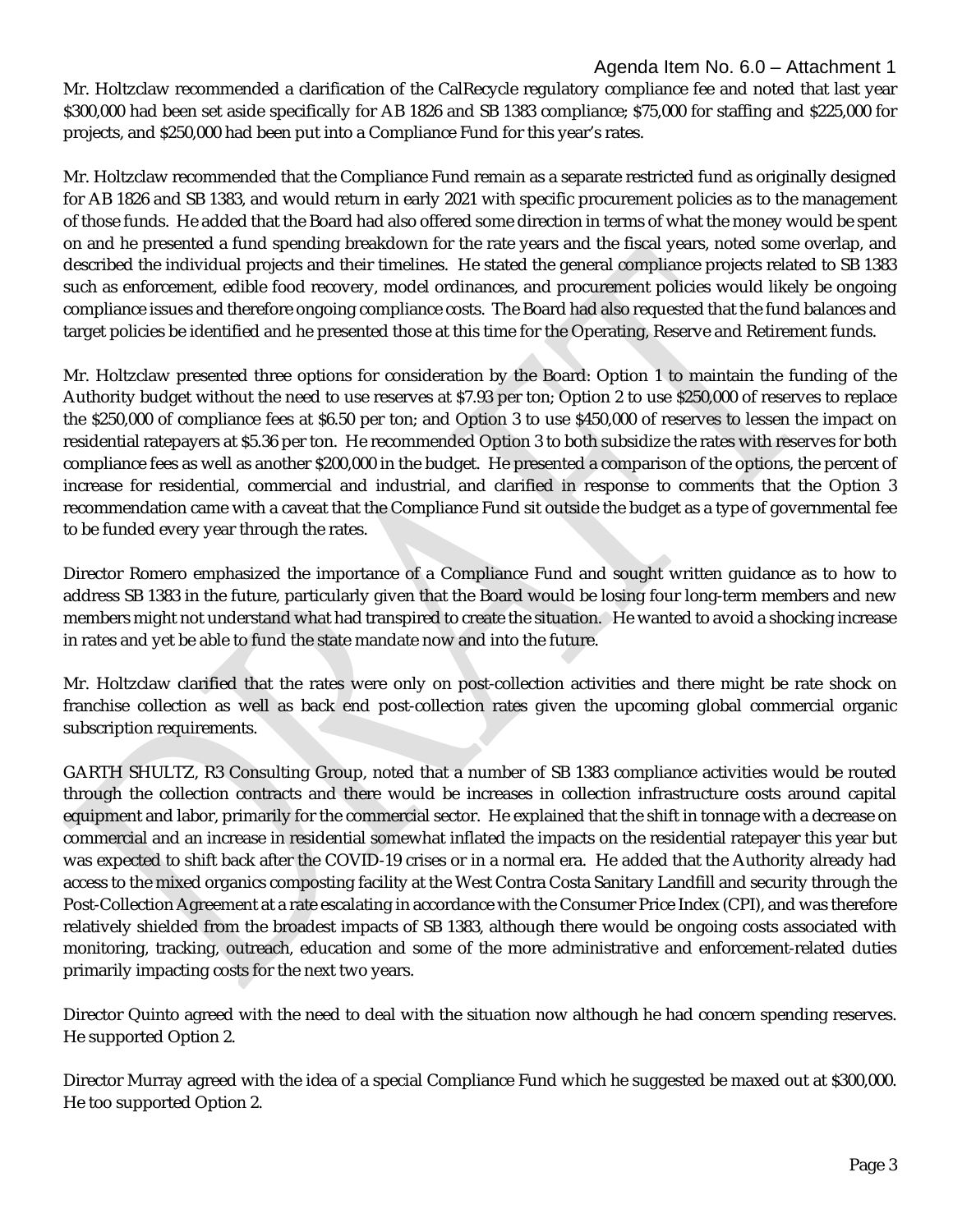Director Bates agreed with the need to maintain a decent reserve in case of emergencies, supported only a small increase to ratepayers, and opposed the use of reserves.

Chair Pineda opened the Public Hearing.

PETER NUTI, Republic Services, agreed with the need for a Compliance Fund given upcoming legislation and the changes that might be involved. He supported a return early next year as to how to address SB 1383 and the remainder of AB 1826, which would have to be done with CalRecycle anyway.

On the discussion and the question of using the reserves as a buffer or dealing with the matter-of-fact issues with respect to compliance, Mr. Holtzclaw stated that reserves should not be used for ongoing programs and that policies should be identified. If the funds exceeded the target they should be used to lower the rates. Option 3 would still leave funds in reserve and in a Compliance Fund.

Mr. Shultz verified that in the calculations presented to the Board it had been assumed that the \$250,000 offset the overall revenue requirement for the Authority budget that was apportioned between El Cerrito and the agencies served by Republic Service and Richmond Sanitary Service, and those monies offset the JPA component of the blended per ton rate equally for all parties.

Mr. Holtzclaw explained that given the pandemic-fueled year, the rates had hit residential ratepayers disproportionately to a normal rate year, which was another factor related to the use of the reserves.

Chair Pineda was inclined to support Option 3 being mindful that there were more reserves than targeted and this was an opportunity to give back to ratepayers.

Director Choi verified the actual rates involved with Mr. Shultz, who clarified the differences in the proposed monthly rates in the various options as pennies on the dollar. Director Choi stated he was most comfortable with Option 2 because it was the compromise position.

Director Bates commented that the reserve was too low and 10 percent was preferable. He could not support a reduction in reserves, suggested the increase to the residential ratepayer was minor, and suggested that a larger increase would be required in the future requiring the use of more reserves.

Director Myrick supported Option 3 and supported a Compliance Fund.

Director Romero clarified that the current reserves were greater than the target established by the reserve policy of 67 percent of the operating budget and the use of some reserves to supplement rates was acceptable to him. He clarified that the reserves had been set aside strictly for recycling and SB 1383 was recycling, the reserves were not intended to supplement rates and had always been set up as a Recycling Reserve fund.

In response to Director Murray, Mr. Holtzclaw explained with respect to the fund balances that for the first six months of this fiscal year expenditures had been lower than anticipated, although more was expected to be spent going forward with the hiring of a Finance and Administration Manager and a Recycling Coordinator, and pursuing the projects listed under SB 1383, and the website design, which was why he did not recommend an option that would reduce the reserves to a minimum target.

Legal Counsel John Bakker clarified that the only thing on the agenda from a Brown Act standpoint was the adjustment to the Post-Collection Rates, and a discussion of the reserves would have to be moved to a future meeting.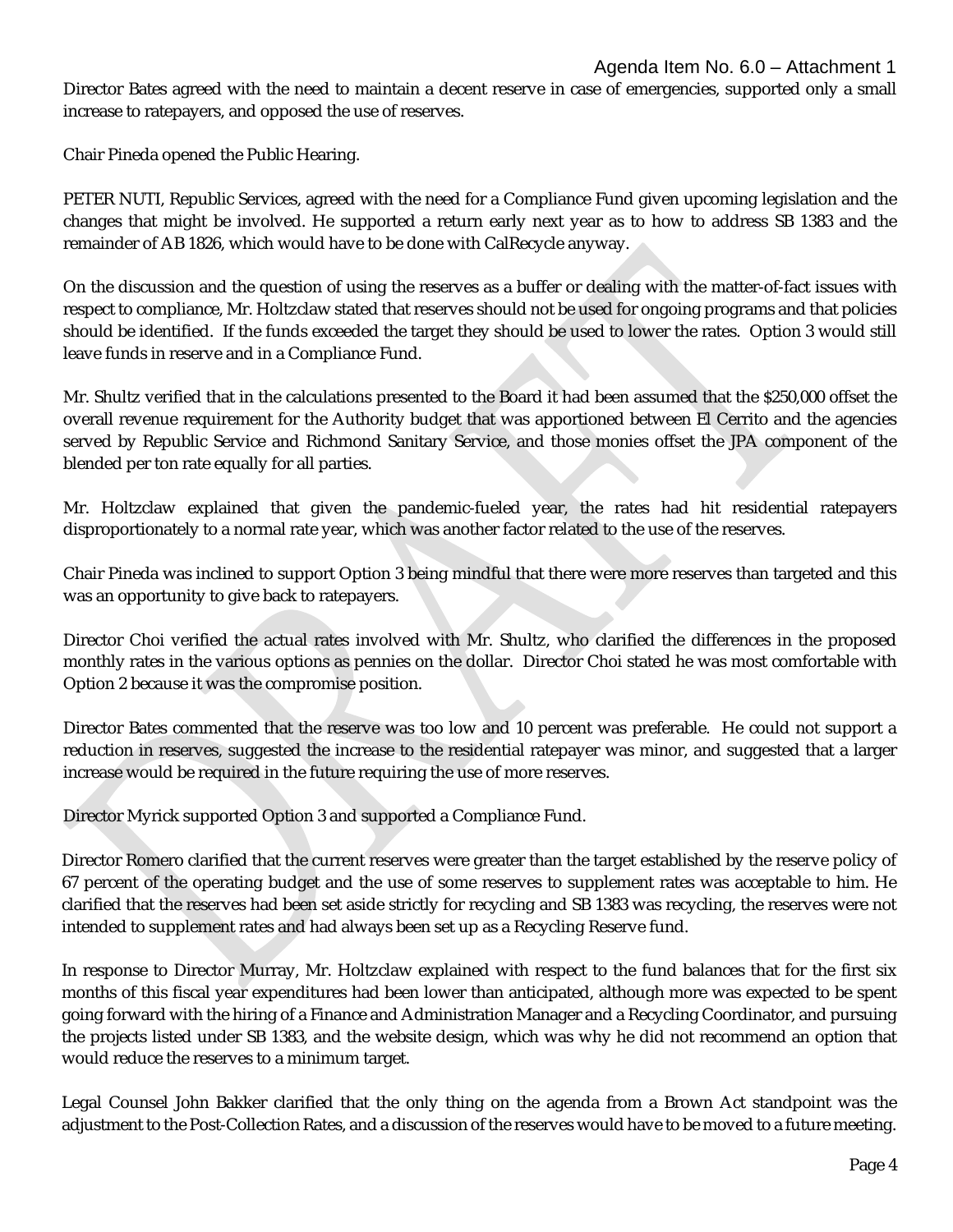Chair Pineda closed the Public Hearing.

**MOTION** by Chair Pineda to approve the Option 3 rates. **SECOND** by Director Myrick.

**MOTION PASSED** by the following Roll Call vote. AYES: Choi, Murray, Myrick, Pineda NOES: Bates, Quinto, Romero

Director Romero requested a new motion to clarify the Board's action.

**MOTION** by Chair Pineda to adopt Resolution 20-08 to approve the 2021 Post-Collection Rate for the Republic Services Collection Service Area and 2021 Blended Per Ton Rates as set forth in the Resolution, with the Option 3 rates attached to the Resolution. **SECOND** by Director Myrick.

**MOTION PASSED** by the following Roll Call vote. AYES: Choi, Murray, Myrick, Pineda, Romero NOES: Bates, Quinto

The Board then took the following action:

**MOTION** by Director Romero to designate a future agenda item to discuss a policy that the remaining reserves from the Recycling Reserve over and above the limit of 67 percent be used to establish a Compliance Fund for SB 1383. **SECOND** by Director Quinto.

**MOTION PASSED** carried unanimously by a Roll Call vote.

#### **BOARD MEMBER AND STAFF ANNOUNCEMENTS**

\_\_\_\_\_\_\_\_\_\_\_\_\_\_\_\_\_\_\_\_\_\_\_\_\_\_\_\_\_\_\_\_\_\_\_\_\_\_\_\_\_\_\_\_\_\_\_\_\_\_\_\_

After discussion, the Board scheduled the next meeting as a special meeting on January 21, 2021, and it was clarified that there would be a December meeting only if the Recyclist agreement was ready for approval.

Director Lyman (Alternate, El Cerrito) joined the meeting at this time to thank the Board for its Resolution of Appreciation.

#### **ADJOURNMENT**

With consensus of the Board, Chair Pineda adjourned the meeting at 8:23 P.M. until the special Board meeting scheduled for January 21, 2021 at 6:15 P.M.

I hereby certify the foregoing to be a true and correct statement of the Official Minutes of the West Contra Costa Integrated Waste Management Authority Board meeting held November 12, 2020.

Board Secretary Date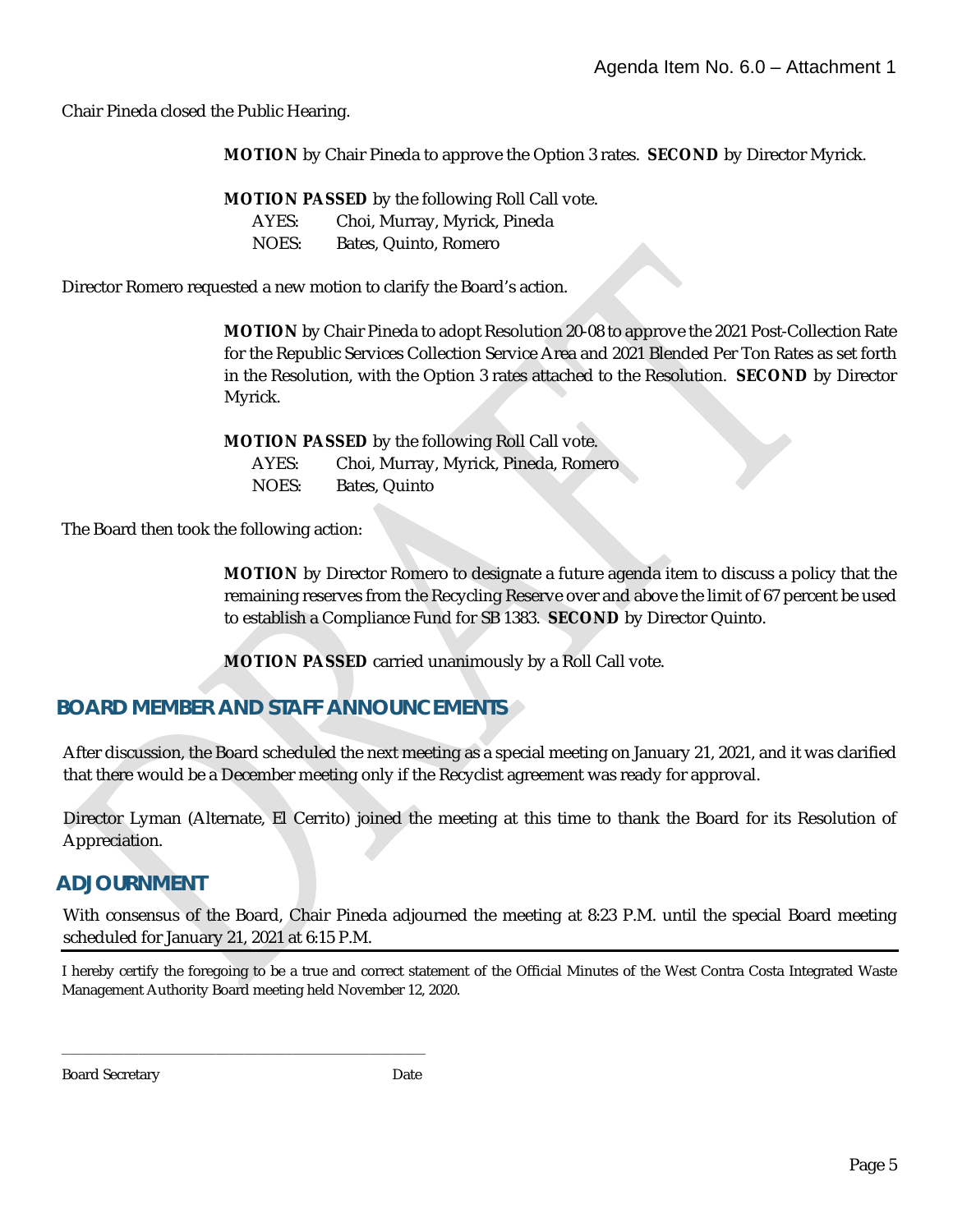

### Agenda Report

| Date:    | <b>January 21, 2021</b>                                       |  |
|----------|---------------------------------------------------------------|--|
| To:      | West Contra Costa Integrated Waste Management Authority Board |  |
| From:    | Peter Holtzclaw, Executive Director                           |  |
| Subject: | SB 1383 Implementation Workshop                               |  |

#### **RECOMMENDED ACTIONS**

Receive a presentation from staff and R3 on SB 1383 planning and implementation.

#### **BACKGROUND**

SB 1383 was enacted in 2016 to establish methane gas emissions reduction targets in a statewide effort to reduce emissions of "short-lived climate pollutants." Since organic waste disposal in landfills is a primary generator of methane emissions, CalRecycle is charged with significantly reducing landfill disposal of organics. RecycleMore is actively responding to State requirements to reduce organic waste generated by businesses under AB 1826; however, SB 1383 requirements expand organic waste mandates and will cover all forms of organic waste within the entire waste stream, with specific targets for reduction starting in 2020.

R3 has just completed a Preparedness Study for RecycleMore, and this presentation will discuss aspects of R3's Executive Summary and its Matrix detailing next step for The Authority and its members.

#### **FISCAL IMPACT**

The recommended action has no fiscal impact.

#### **DISCUSSION**

A PowerPoint presentation is to be delivered with questions and answers following.

Respectfully Submitted, Peter Holtzclaw

Peter Holtzclaw Executive Director

**Attachment 1:** PowerPoint Presentation Slides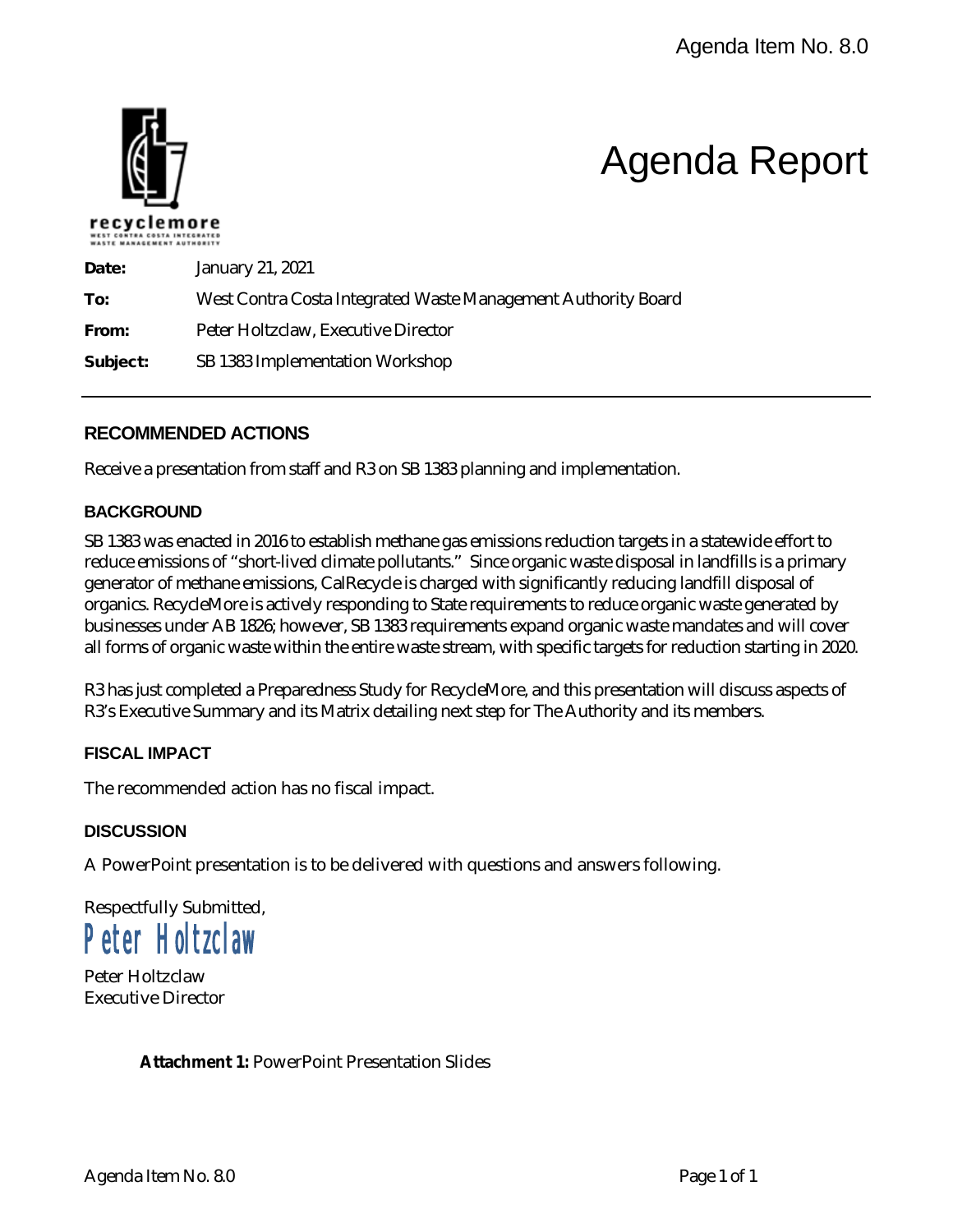## *RecycleMore Board of Directors*

### **Agenda Item 8.0**

1

## **SB 1383 Implementation Workshop**

**January 21, 2021**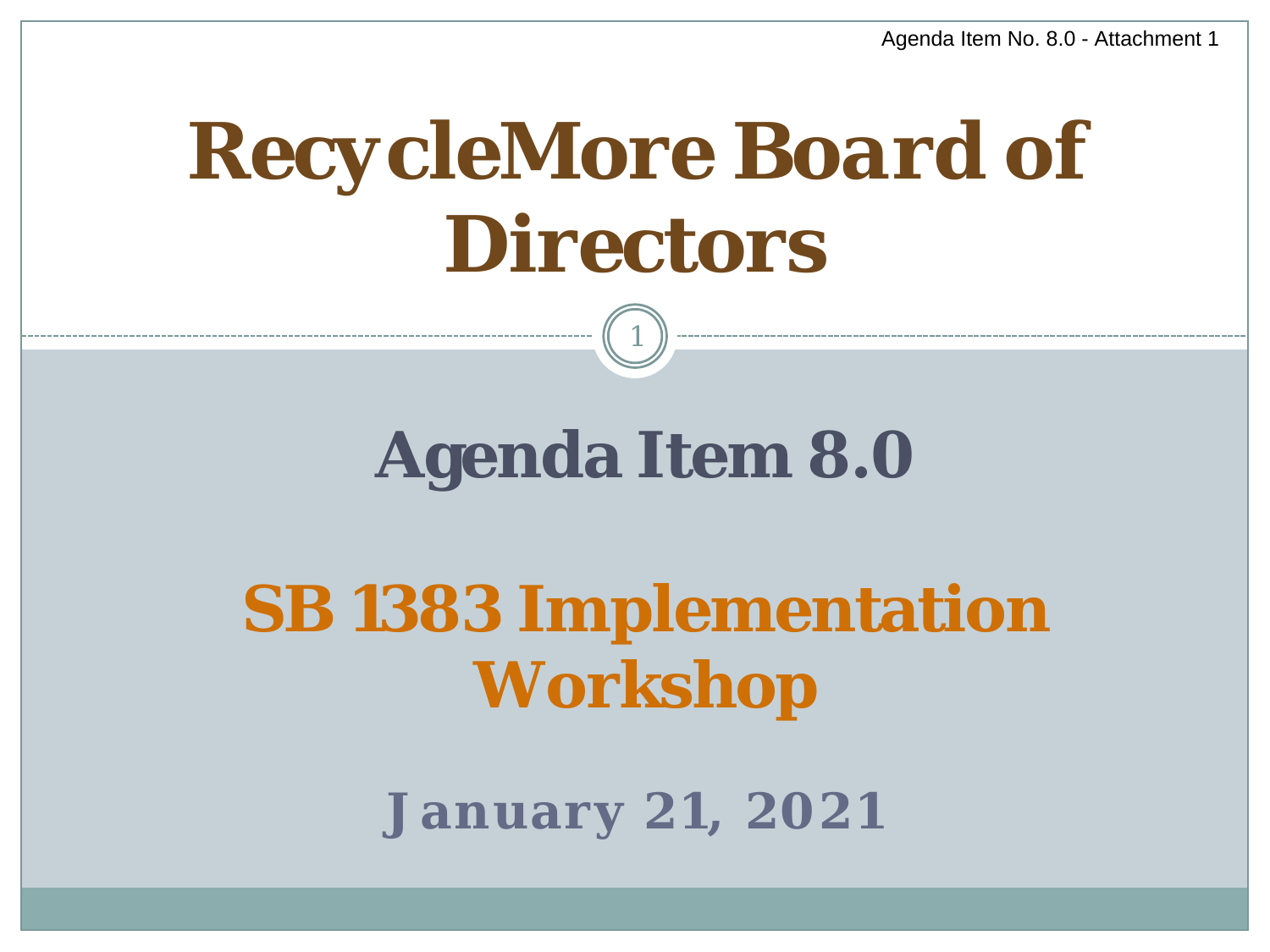## **Presentation At-a-Glance**

- SB 1383 Overview
- R3 Preparedness Study Summary
- Next Steps
	- Outreach & Education
	- Inspection & Enforcement
	- Model Ordinance
	- Procurement
	- Edible Food Recovery
	- Reporting
	- Political Lobbying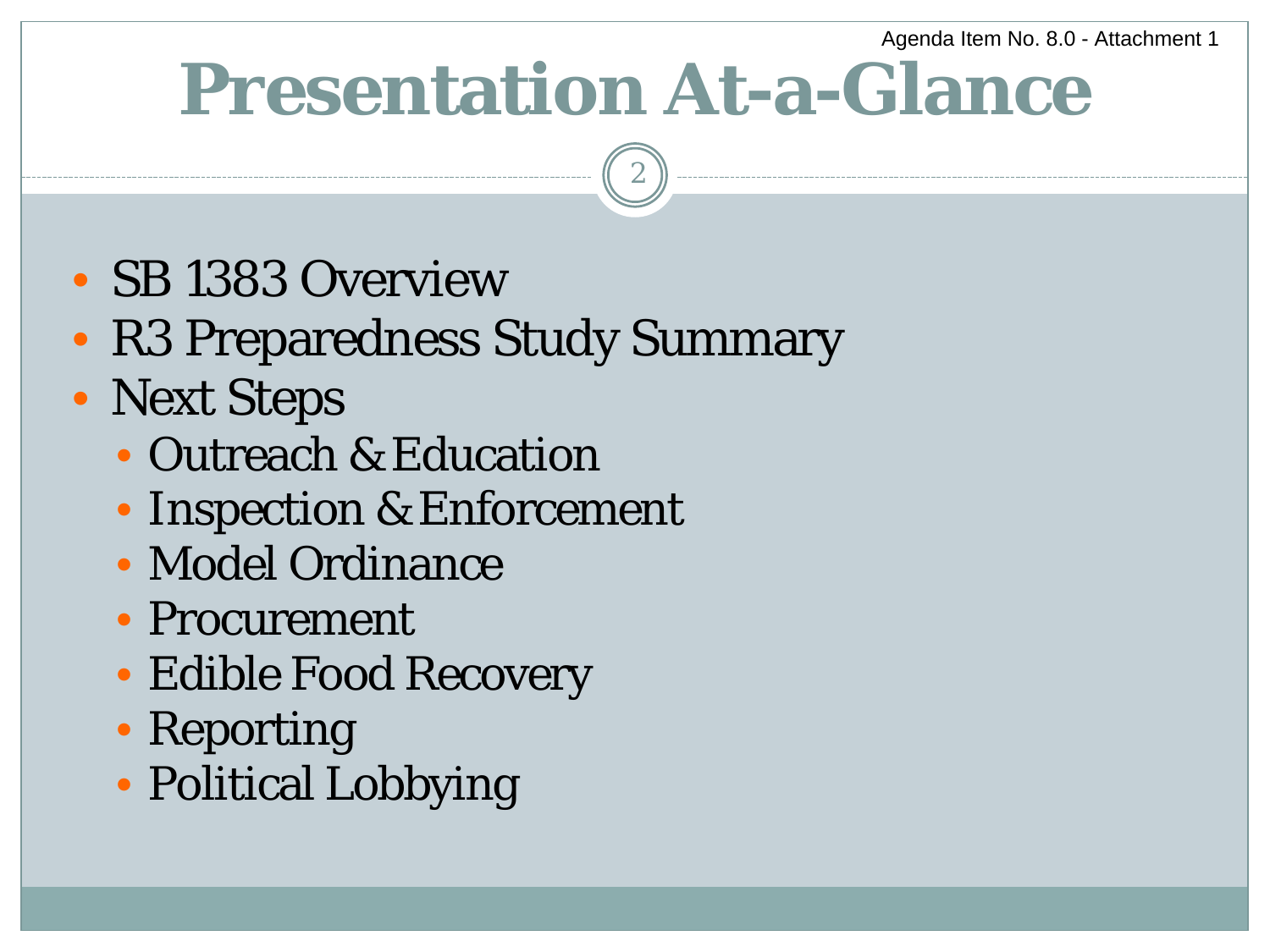## **SB 1383 Overview**

- SB 1383, or Short-Lived Climate Pollutants: Organic Waste Methane Emissions Reductions, establishes methane emissions reduction targets and grants CalRecycle the authority to pass regulations to achieve those targets.
- The law is an unfunded state mandate which passes responsibility for achieving the targets to local agencies.
- This new state law has the immediate goal of reducing organic waste sent to landfill and the ultimate objective of reaching statewide methane emissions reduction targets.
- Specifically, it sets a statewide goal for the reduction in organic waste to landfills – 50% by 2020 and 75% by 2025 – in addition to the recovery of 20% of edible food waste for human consumption.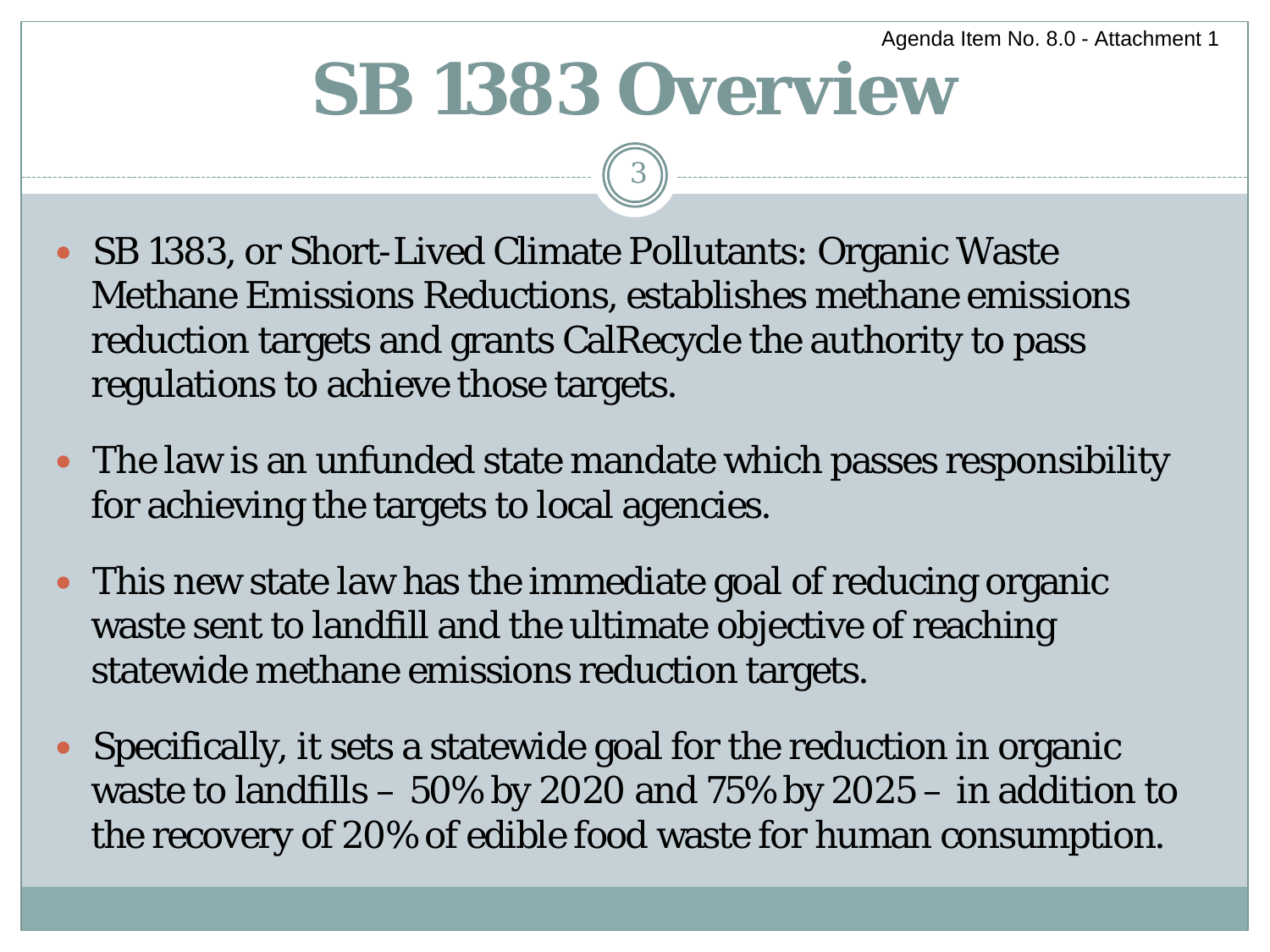## **SB 1383 Overview (cont.)**

- SB 1383 requires local governments to provide organics collection to all generators, and all generators to subscribe.
- It also has specific mandates for container systems, education and outreach programs, monitoring and contamination reporting, and enforcement of regulations.
- Full SB 1383 implementation will begin at the beginning 2022, which means there is some time for jurisdictions to plan and prepare for achieving compliance.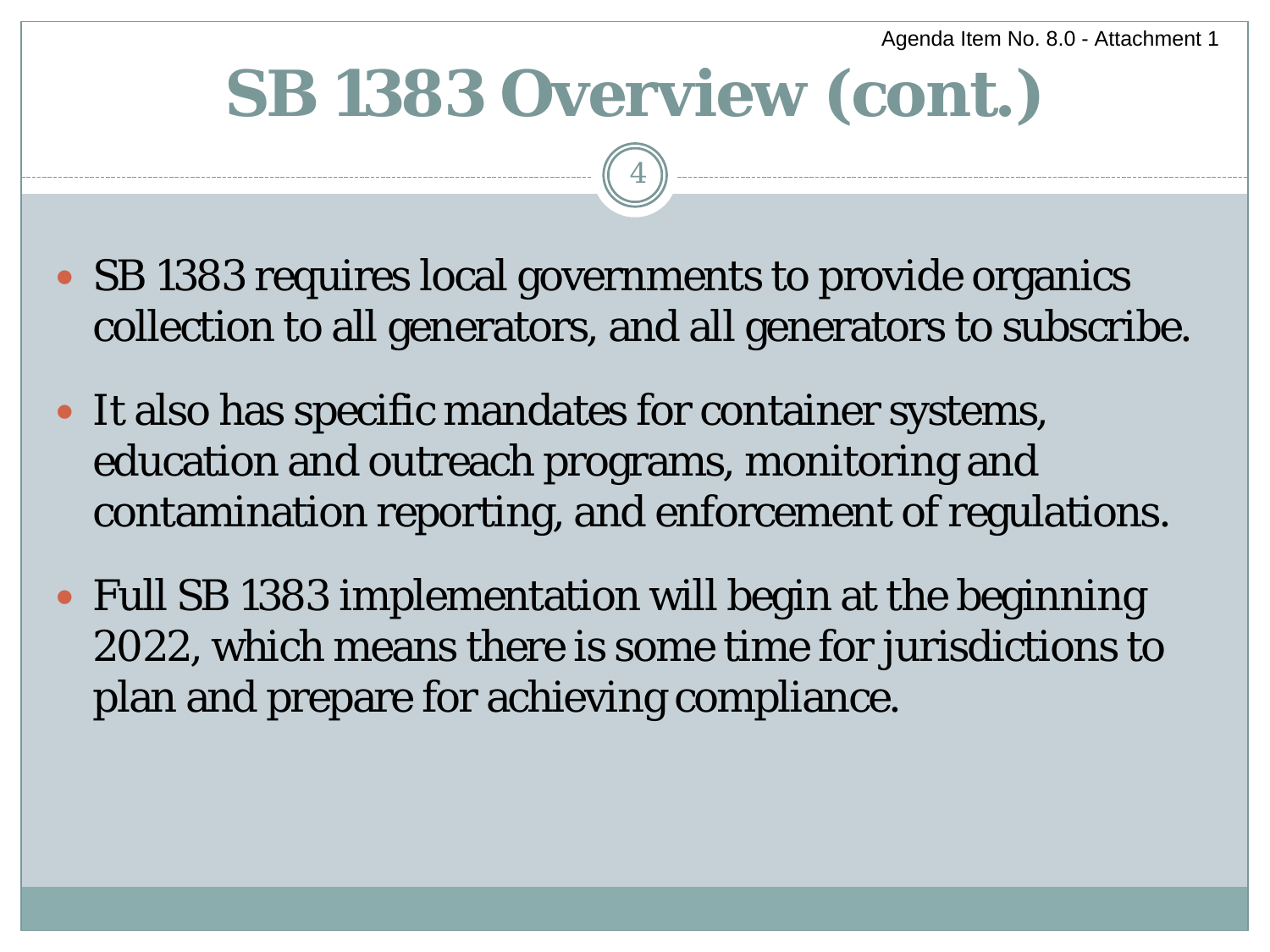## **R3 Preparedness Study**

- R3 began this project in mid-2020 and finished December 2020.
- R3 has provided an Executive Summary and a Matrix outlining next steps for RecycleMore and its member cities.
- RecycleMore is already in compliance, or will be in compliance, on a number of items associated with SB 1383.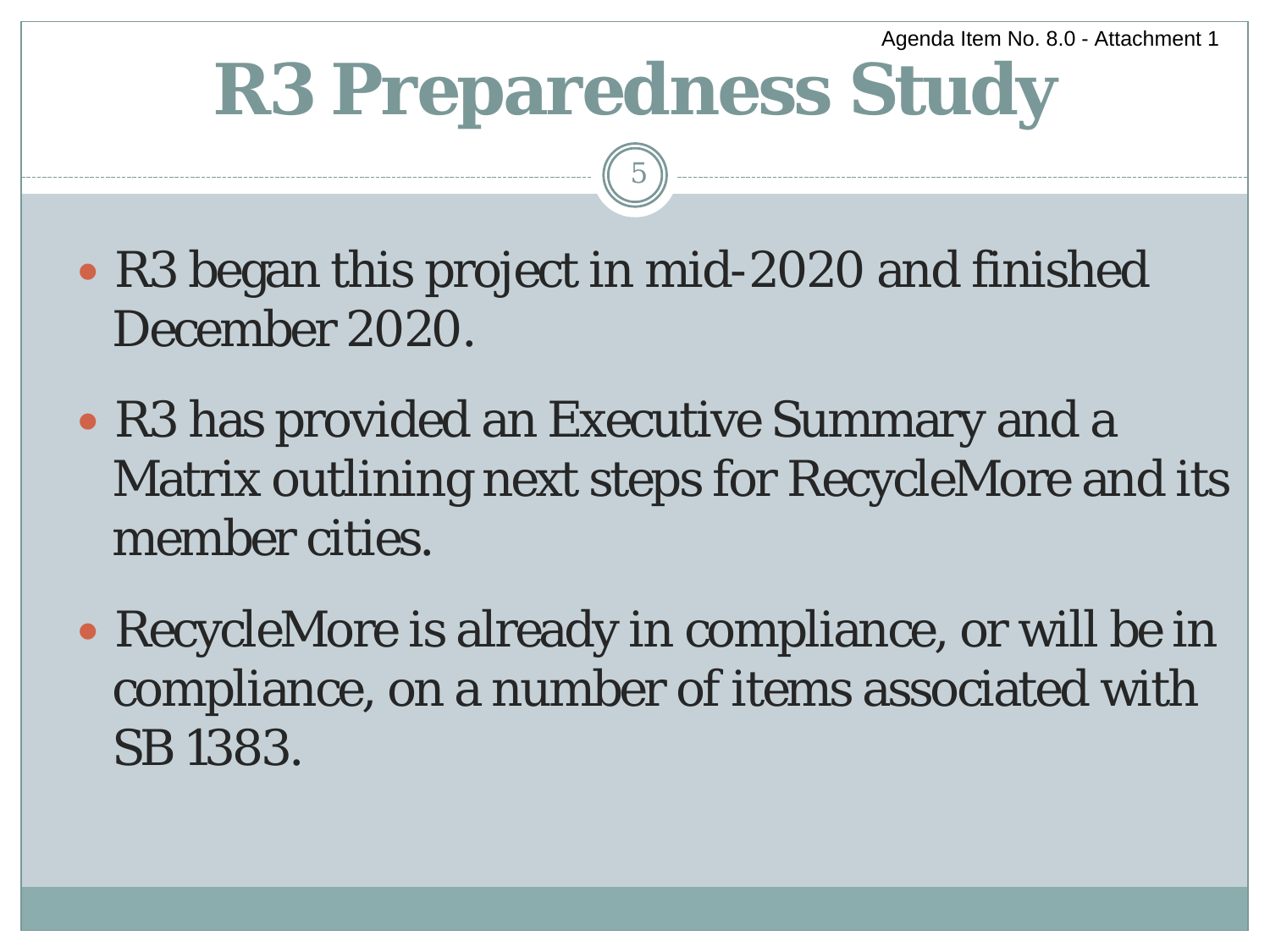## **Already in Compliance**

- Segregated organic collection
- Organic processing capacity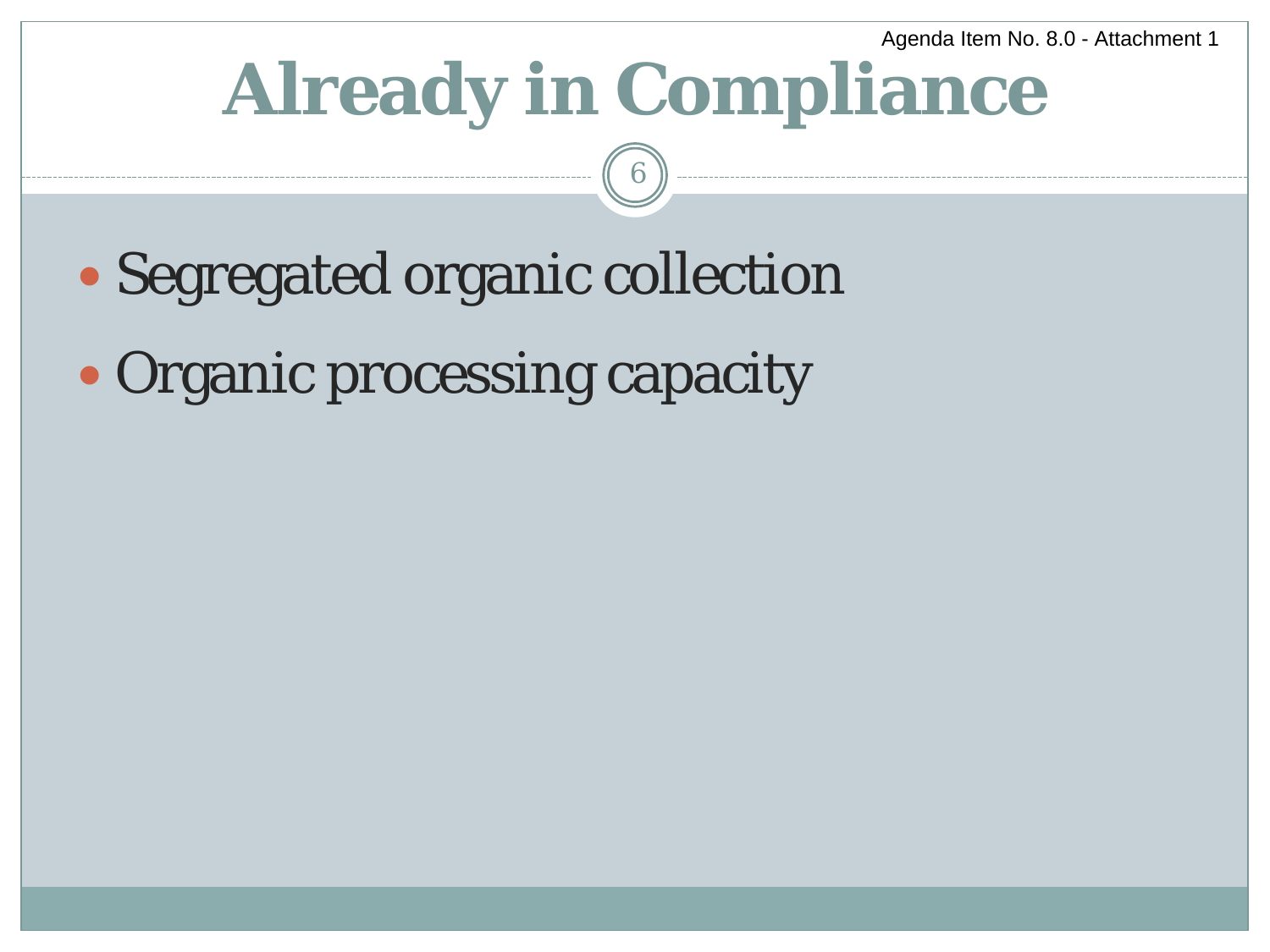## **Next Steps**

7

### Outreach & Education

- RecycleMore, Republic, El Cerrito and East Bay Sanitary have the needed infrastructure (website and other outreach materials) to meet the education requirements of the law.
- Staff just need to coordinate amongst each other and include necessary components (especially regarding edible food waste) in its material.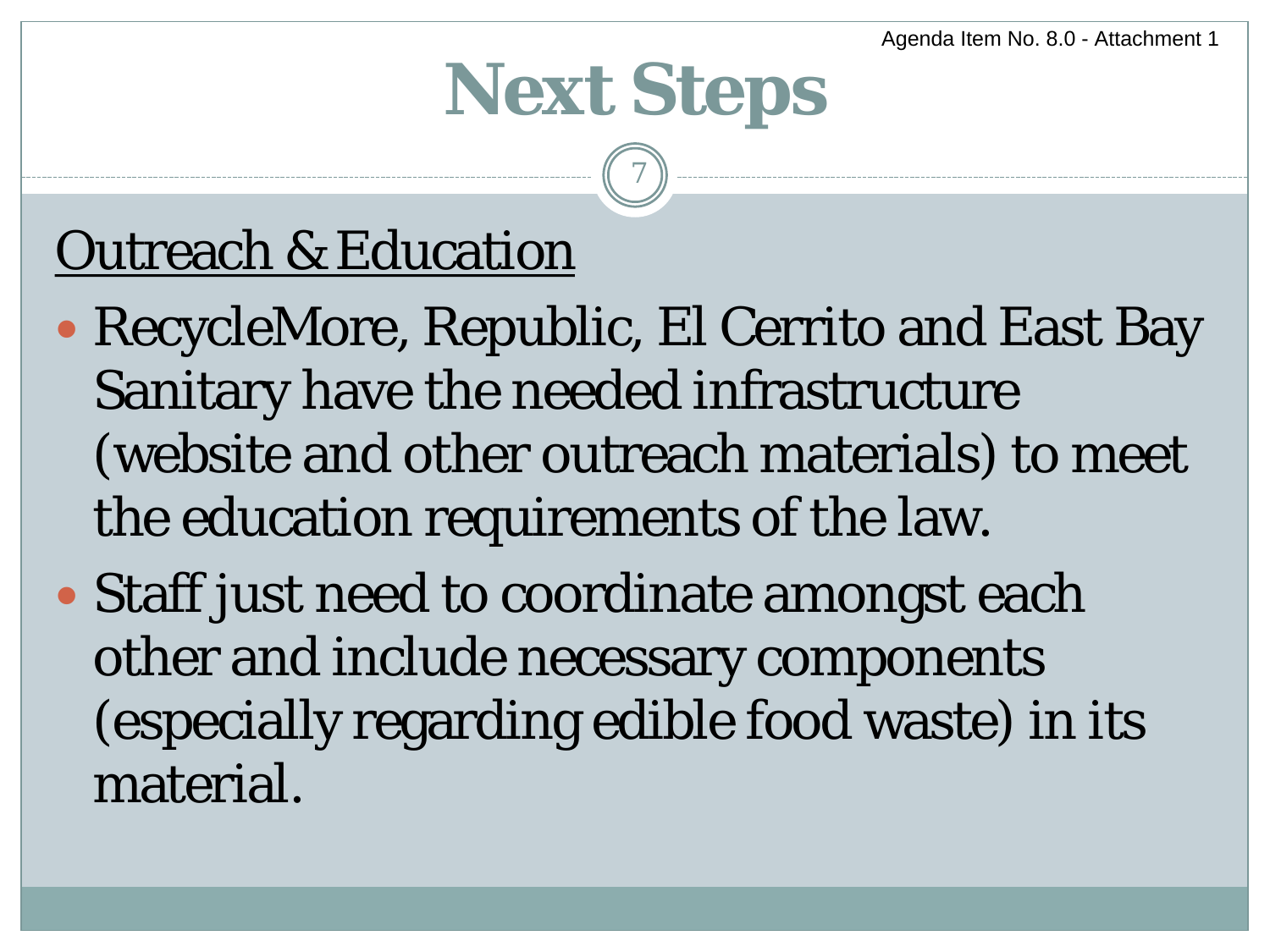## **Next Steps (cont.)**

8

### Inspection & Enforcement

- Thresholds
- Inspection
- Enforcement/Fines

### Inspection and Enforcement Models

- City handles it themselves
- RecycleMore handles it for the City
- Hybrid: City and RecycleMore share Responsibility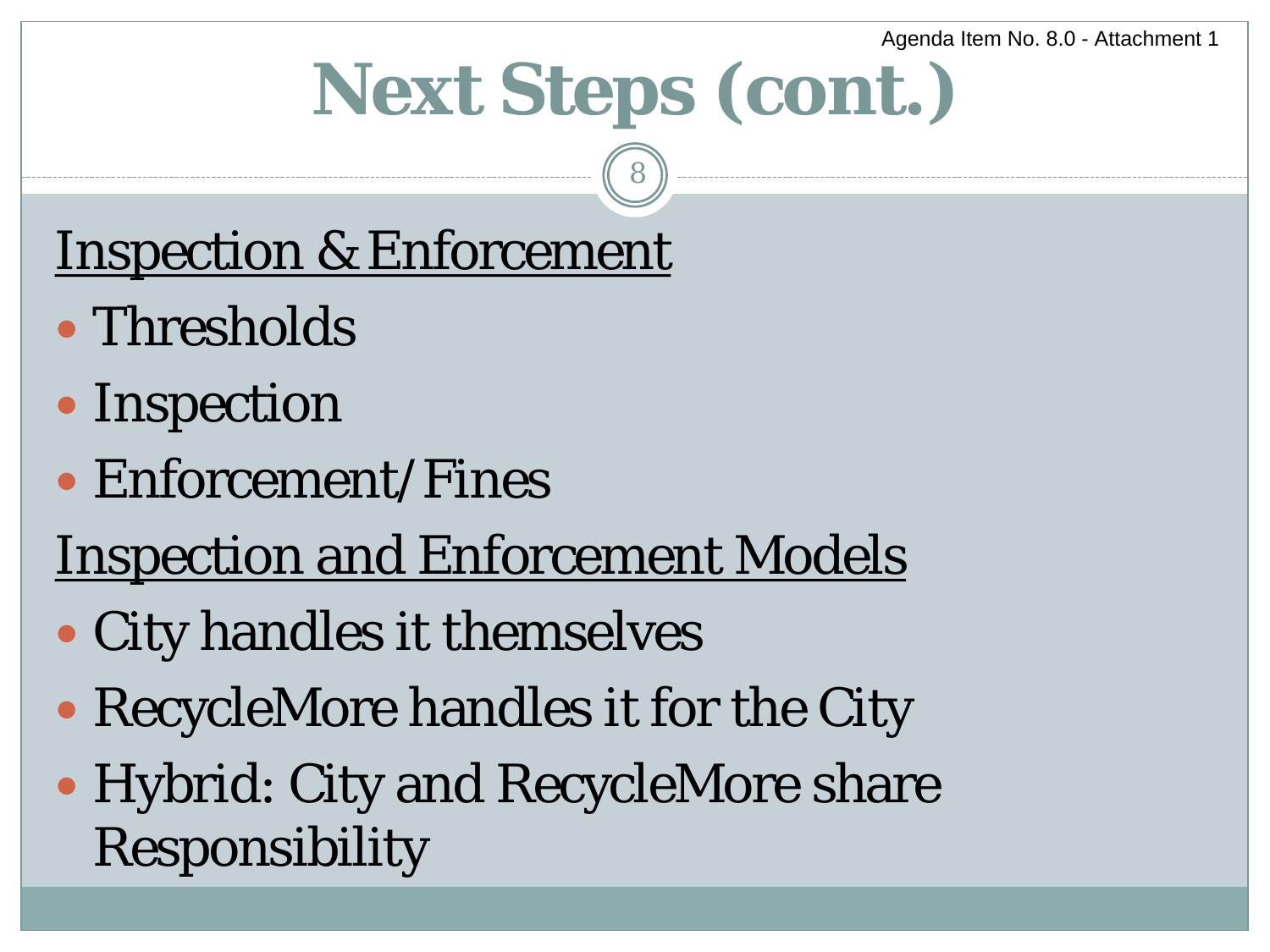# **Next Steps (cont.)**

9

### **Model Ordinance**

- Solid Waste codes need to reflect these changes in organic inspections, enforcement and purchasing policies as well as CalGreen green construction and model water efficient landscaping
- R3 and RecycleMore recommend ordinances be developed that can be applied jurisdictionwide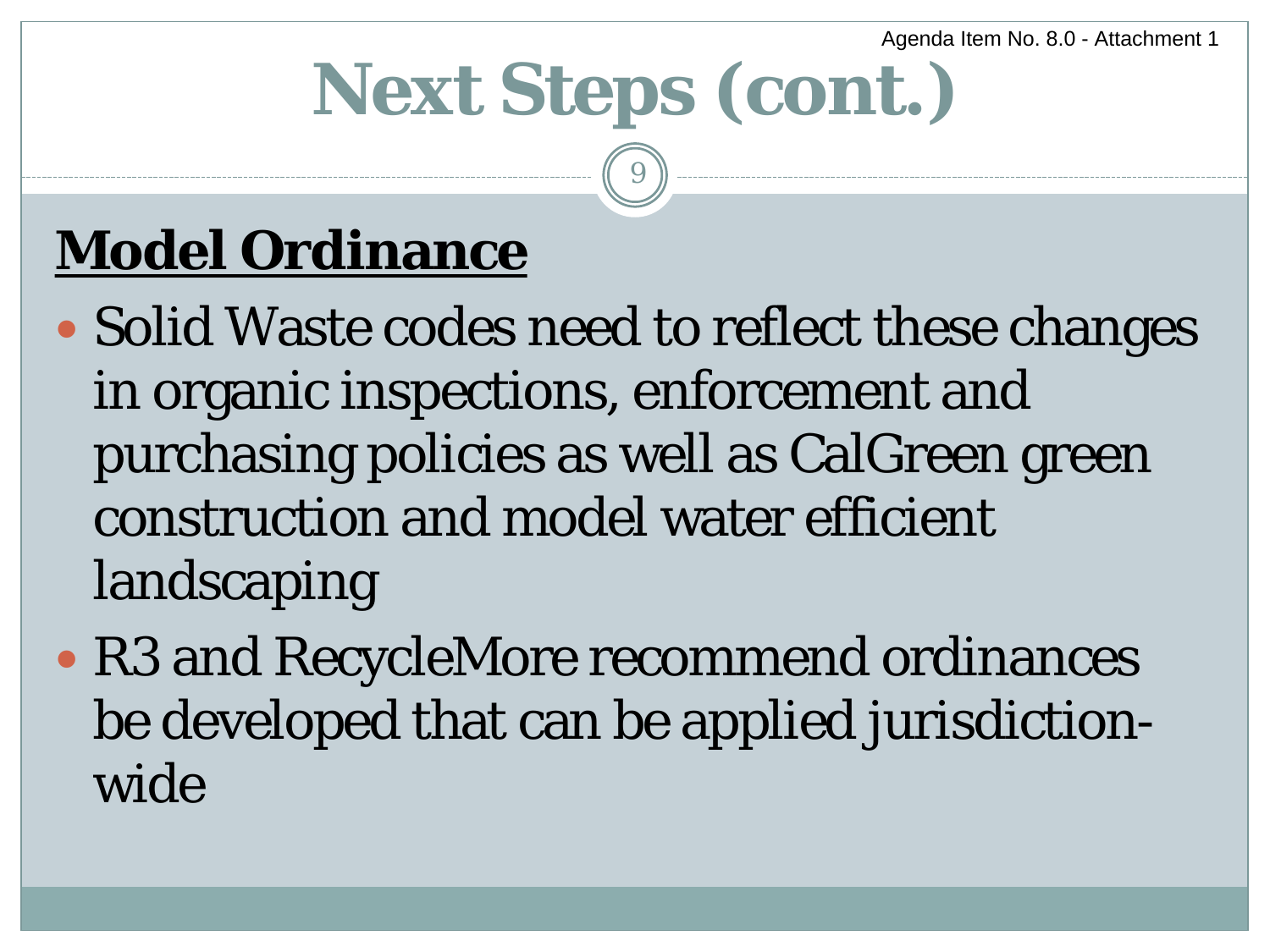# **Next Steps (cont.)**

10

### **Procurement**

- SB 1383 requires cities to procure large amounts of compost or other organic waste products.
- SB 1383 requires the procurement of recycled paper products.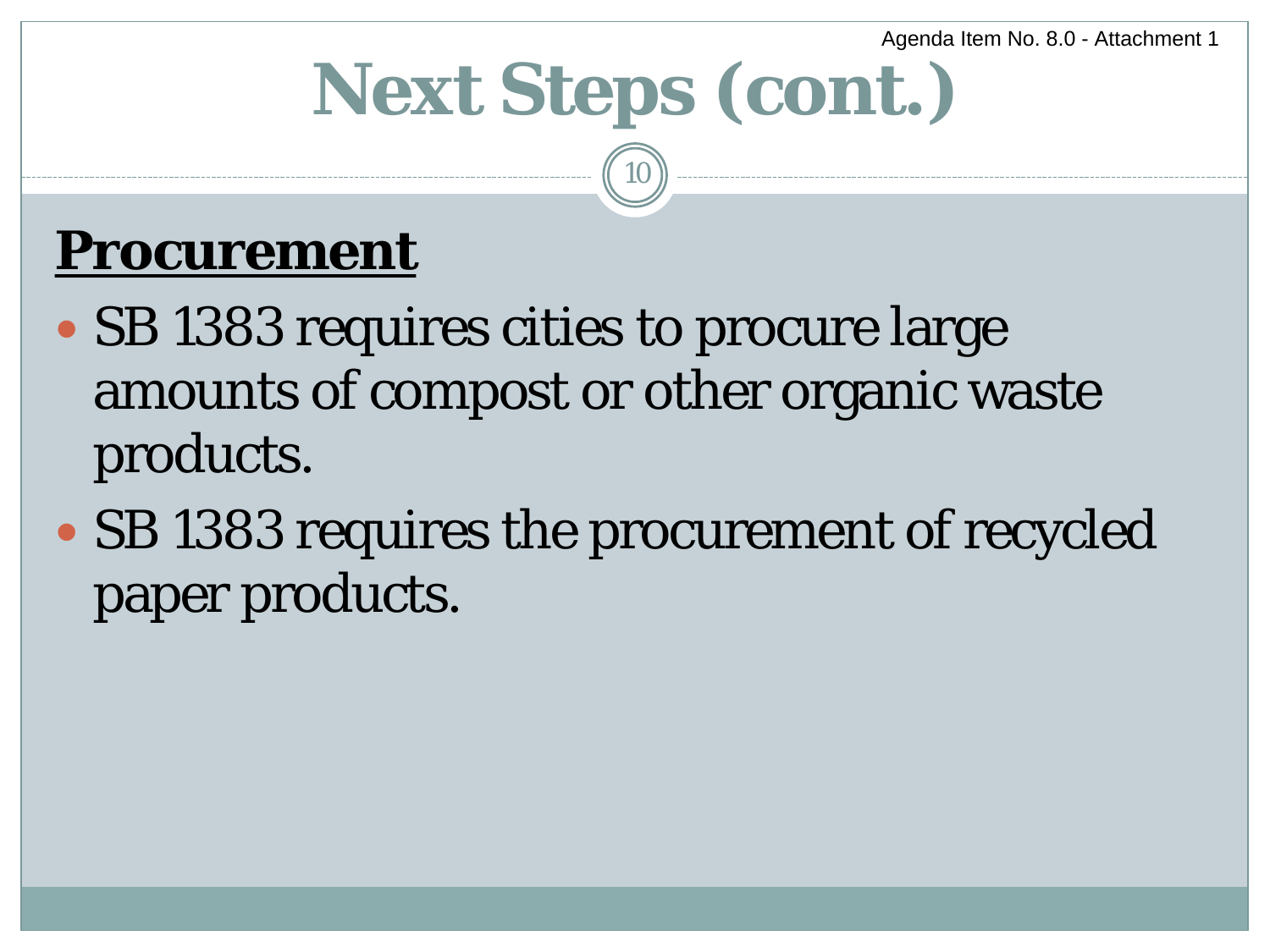## **Next Steps (cont.)**

11

### **Edible Food Recovery**

- SB 1383 requires cities to implement food recovery programs.
- RecycleMore envisions implementing this requirement on a regional basis, working with the County, RecycleSmart, and other regional entities.
	- Educating edible food generators
	- Increase access to food recovery organizations and services
	- Monitor commercial food generator compliance
	- Increase edible food recovery capacity (if needed)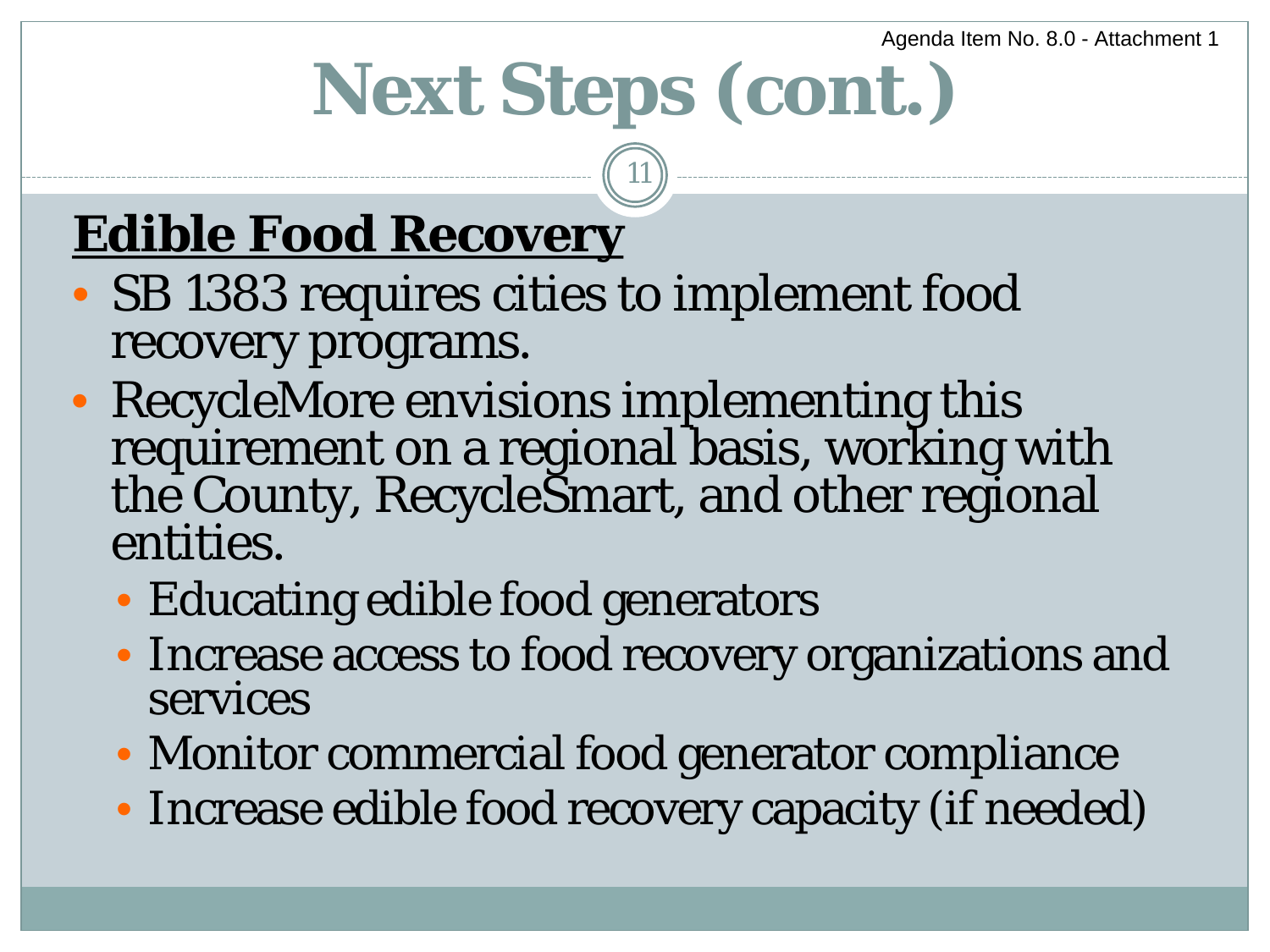## **Next Steps (cont.)**

12

### **Reporting**

- SB 1383 requires RecycleMore to report on a number of items within SB 1383.
- This underscores the need for a robust software package, and RecycleMore is negotiating with Recyclist to provide this product.